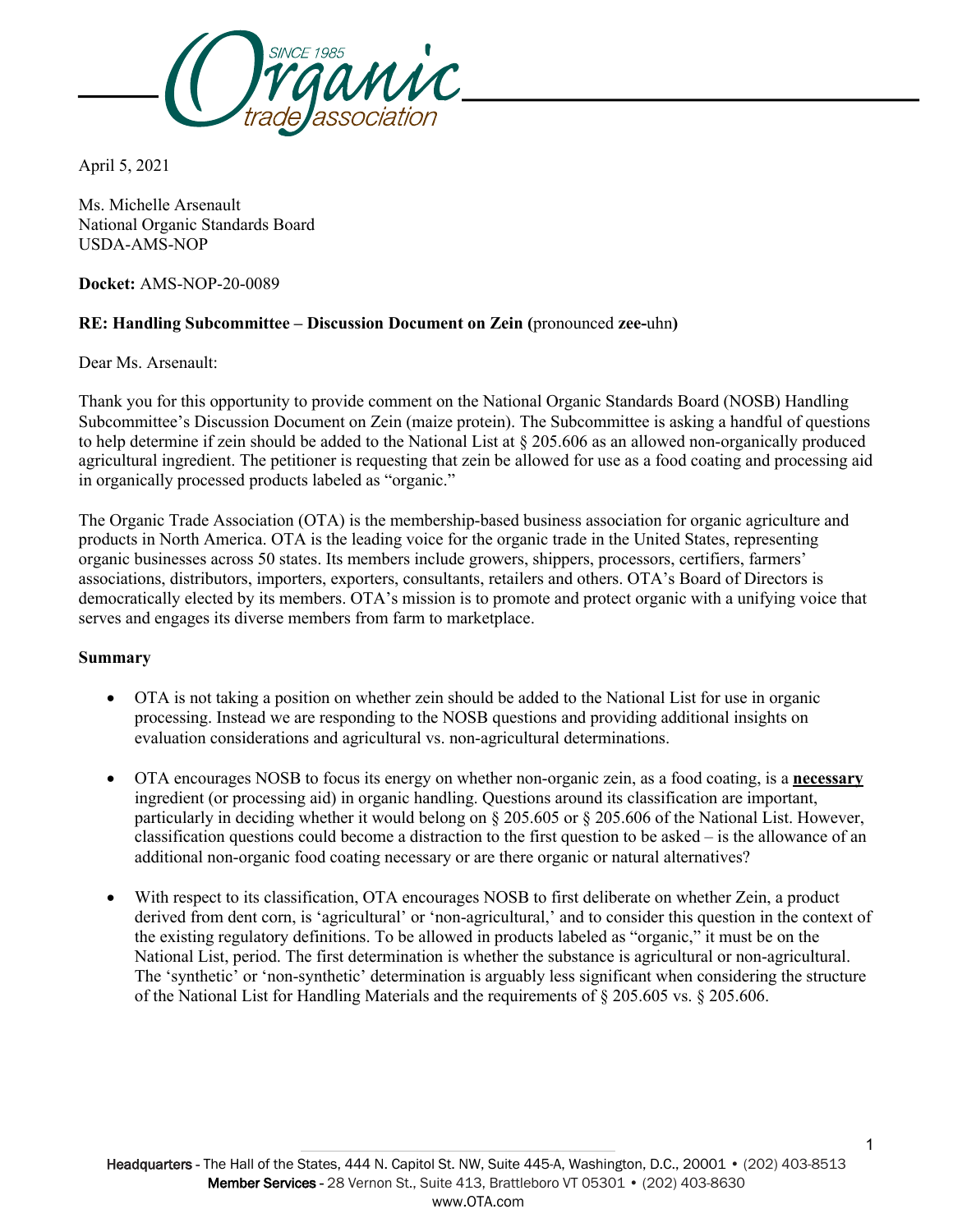

#### **Questions for Stakeholders:**

## 1. **If zein is made from cornmeal that is wet-milled, how much (if any) sulfur residue is left in the final product?**

OTA does not have data to answer this question. From a classification perspective, a material would be 'non-synthetic' if the synthetic material(s) used for separation/extraction/isolation are removed from the final substance (i.e. sulfur residues) such that they have no technical or functional effect in the final product. Given the specifications of zein and its labeling requirements, presumably any residue left in the final product would not have a technical or functional effect.

## 2. **What are the hurdles to achieving organic zein?**

Considering the manufacturing processes described in the Technical Report, the **commercial availability of organic corn gluten** is a major hurdle, and this is largely due to the predominant corn wet milling process, its reliance on sulfur dioxide (a prohibited input in organic processing) and the fact that this process appears to be the most cost-effective method (excluding the cost of externalities). The alternative wet milling methods that employ 'ozone' and 'protease enzymes' (both allowed on § 205.605) could conceivably yield organic corn gluten, provided the corn is certified organic and all other inputs and processes meet the handling requirements of the organic regulations. The same of course applies to the other methods described utilizing distillers dried grains and dry-milled corn, where the use of sulfur dioxide is not needed. Although supply issues are in play for organic ethanol given its high and growing demand, the regulations **do not** include '*cost'* as a factor that justifies the allowance of a non-organic agricultural ingredient in organic processing. The real hurdle in the case of organic ethanol, or rather opportunity, is transitioning enough conventional acres to organic meet market demand.

If the alternative methods to the corn wet milling process are cost-prohibitive, and organic ethanol poses a cost challenge (at least at this time), adding zein to the National List could potentially create the greatest hurdle to achieving organic zein. Consider:

- If zein is classified as 'non-agricultural' and added to  $\S 205.605$  of the National List (synthetic or nonsynthetic), there could be little to no incentive to develop organic zein because there would be no requirement to use it. Unfortunately, organic preference (the requirement to use organic if it exists) does not apply to § 205.605 of the National List. Given this regulatory impediment, exceptions have been made through the use of annotations (i.e. yeast, flavors).
- If zein is classified as 'agricultural,' and added to  $\S 205.606$ , organic processors would be required to use organic zein when it is commercially available in the appropriate quality, quantity and form. Cost, however, is not a factor.

Until a cost-competitive alternative process becomes available in "normal times," or until there is very strong demand for organic, the method utilizing sulfur dioxide will likely be favored by producers and suppliers. This leads to the subcommittee's third question.

## 3. **What sectors of the organic food market would benefit the most significantly from the addition of zein to the National List and how much will shelf-life be improved?**

The Organic Trade Association is unaware of any members that are interested in or asking to use the petitioned substance. We appreciate the question though, because it gets to the heart of a fundamental consideration: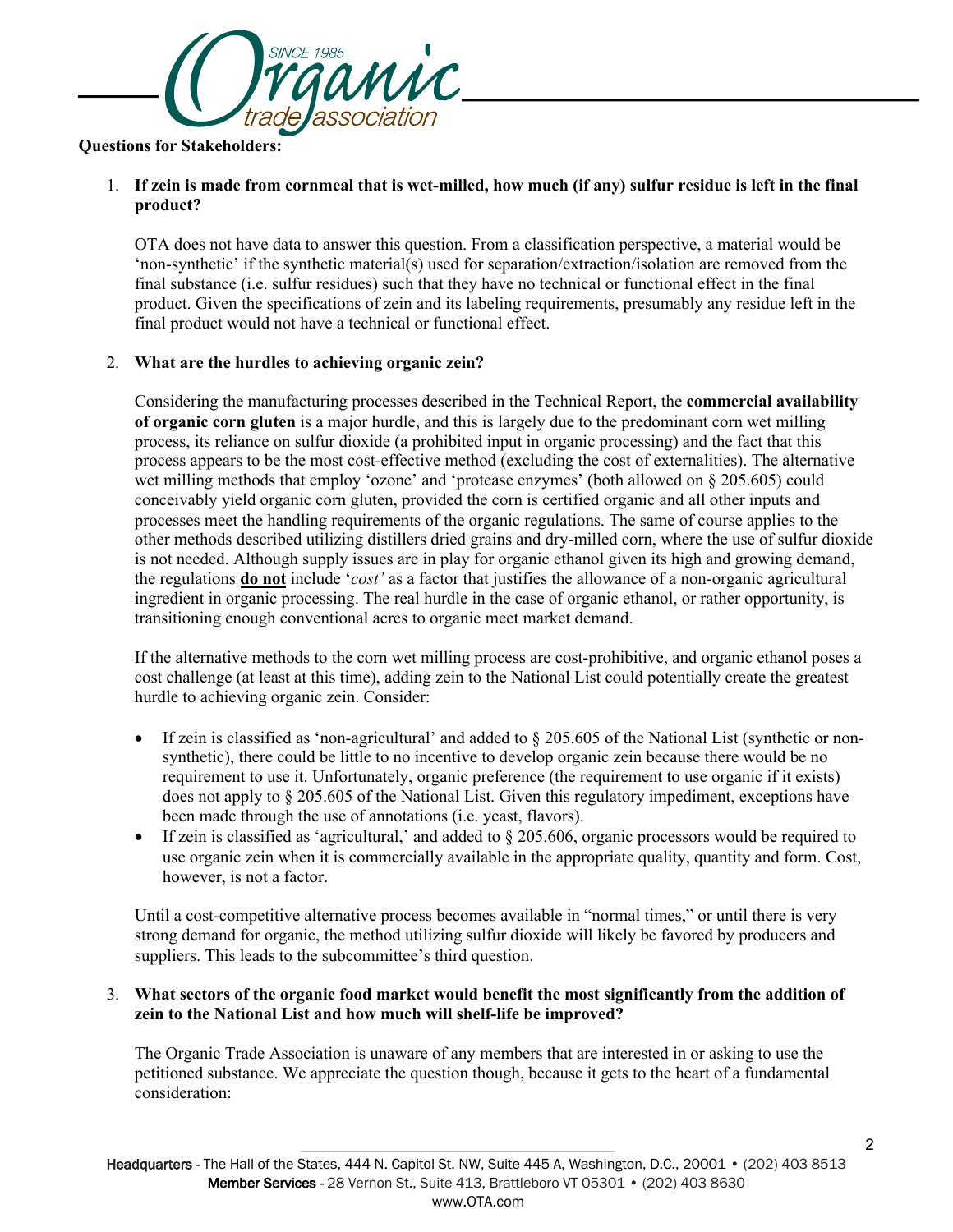

• Given the lack of an organic alternative, would allowing non-organic zein to be used in organic processing significantly expand the variety, supply and functionality of organic products and have an overall net positive impact on the expansion of organic acres and the growth of the organic sector? Would this in turn lead to the availability of organic zein?

OTA will continue our outreach and ensure that organic businesses and other stakeholders are aware of the petition and the potential opportunities. At this time, and to the best of our knowledge, carnauba wax serves as a viable and allowed alternative with equitable performance (edible, non-animal derived, vegan). Further, organic forms of carnauba are available, although not always in the quantity needed. Other alternatives include beeswax (also available in organic form), shellac, waxes, gums and alginates.

#### 4. **Do we need to revisit the classification as a non-synthetic, or is the established precedence sufficient rationale?**

No, we believe NOSB should honor the decision of its previous Board members and view corn steep liquor as a non-synthetic substance. We suggest NOSB focus its evaluation on the use of zein as an ingredient intended for organic handling; the methods that can be used to make it; and the kinds of annotations that might be needed should it meet OFPA criteria and be proposed for addition to the National List.

We offer the following justifications for this view:

- The petitioner is requesting that zein be allowed as a non-organically produced **agricultural** product. In accordance with § 205.2 (Terms defined), an *agricultural product* is any agricultural commodity or product, whether raw or processed, including any commodity or product derived from livestock, that is marketed in the United States for human or livestock consumption.
- For products labeled as "organic," any non-organic ingredient or processing aid, regardless of its classification, must be on the National List at either § 205.605 (nonagricultural) or § 205.606 (agricultural). It must go on the National List, period.
- For products labeled as "made with organic (specified ingredients or food group(s))," non-organic agricultural ingredients may be used in the 30% non-organic allowed portion. They do not need to appear on the National List and organic forms do not need to be sourced. Therefore, zein is currently allowed for use as a food coating on products that are certified to the "made with…" labeling category, provided it is produced and handled without the use of the "prohibited big-three (excluded methods, sewage sludge and ionizing radiation).
- For the **organic** label, if NOSB determines that zein meets the OFPA criteria (no alternatives, safe for human health and the environment, compatible with organic handling) the first classification question is whether it be placed onto the National List at § 205.606 as a non-organic **agricultural** ingredient that may only be used when organic forms are commercially unavailable, or, whether it be placed on the National List at § 205.605 as an allowed **non-agricultural** ingredient (natural or synthetic). The nonagricultural list was designed for substances that are "not a product of agriculture." The definition of 'non-agricultural' also includes substances that are "extracted from, isolated from, or a fraction of an agricultural product so that the identity of the agricultural product is unrecognizable in the extract, isolate, or fraction." While the latter half of the definition of non-agricultural is painfully ambiguous, we contend that zein *is a product of agriculture*, and it has not lost its agricultural identity (soft, yellow powder of simple proteins). Furthermore, as a product of agriculture, organic forms are possible.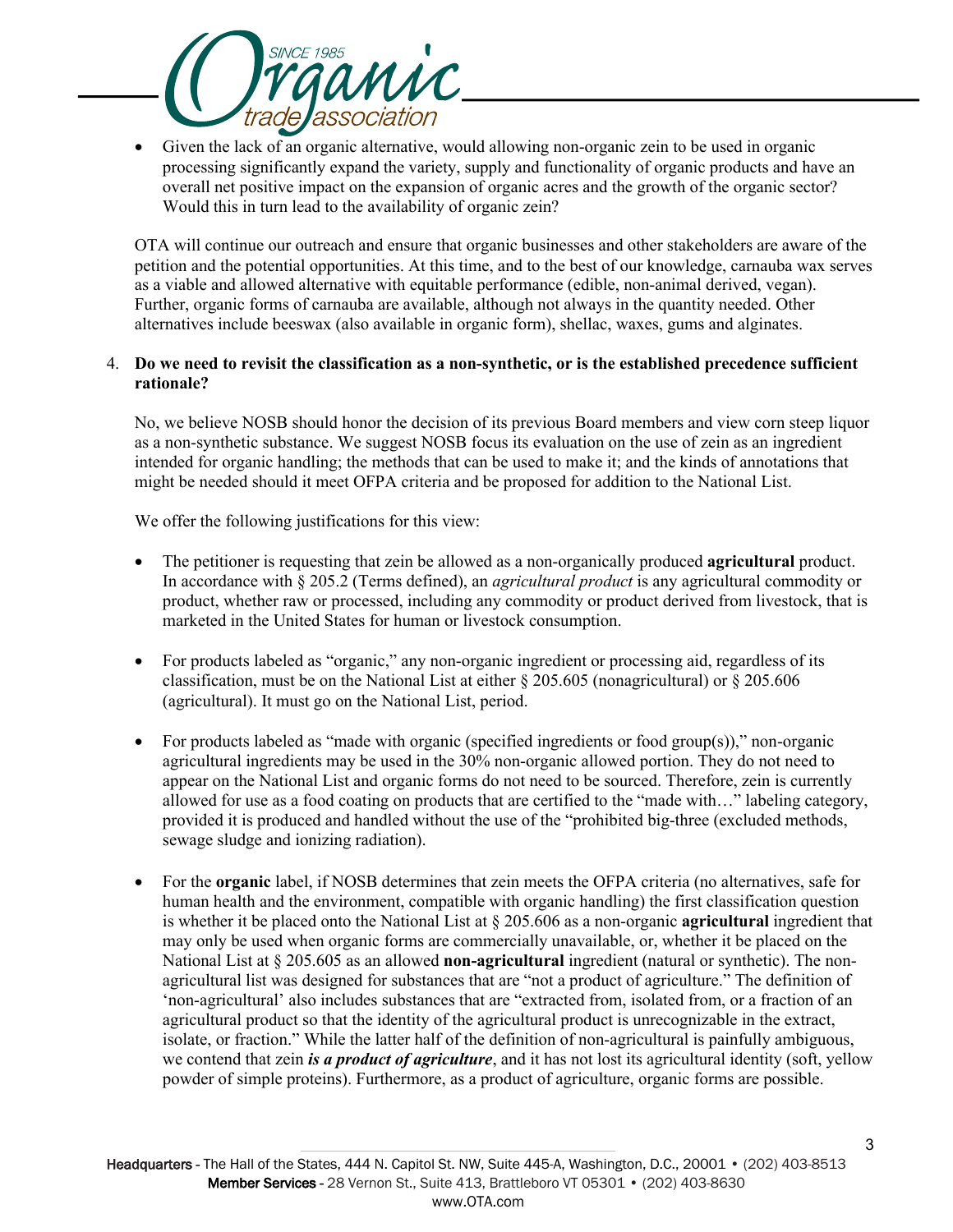

- The NOSB recommendation on Corn Steep Liquor passed in spring 2011 was based on a compelling argument that the action of sulfur dioxide in the traditional corn wet milling process provides a buffering action to allow lactic acid fermentation to dominate over putrefaction. The conclusion was that the sulfur dioxide is added at the end of the process and its utility is in holding back a biological process (fermentation) and to prevent putrefaction, not to change the identity of the corn steep liquor. The majority considered that agricultural byproducts, food waste and products from food waste processing should not be considered a synthetic ingredient for the purposes of organic crop production. It is important to note that the information presented in the Technical Report does not capture all of the information that informed the spring 2011 decision. Furthermore, the questions in the TR focus entirely on 'synthetic' and 'non-synthetic' determinations. The TR does not deliberate on the agricultural vs. non-agricultural status of zein, or the corresponding regulatory definitions. This is problematic.
- Historically, synthetic processing aids used in food processing have not been determined to render the agricultural products synthetic. A long-standing example is corn starch  $(\xi 205.606)$ , which is made using the exact same steeping process as corn steep liquor. More recently, as a result of the NOP Classification of Materials Guidance on Agricultural vs. Non-agricultural (NOP 5033-2), if the substance being evaluated is a product of agriculture, but is processed to the extent that its chemical structure has been changed, then it becomes non-agricultural …*unless* the chemical change is the result of naturally occurring biological processes or a result of a mechanical/physical/biological process described under § 205.270(a). Although we appreciate Guidance NOP 5033-2 and its goal of helping with consistent decision making, we believe there are some nuances that still need to be worked out to better align it with the definitions of agricultural and non-agricultural and the structure of § 205.605 and § 205.606. For example, according to the TR, the wet milling method that involves ozone (allowed on the National List at  $\S 205.605$ , chemically changes the endosperm protein matrix. The corn gluten, as described in the TR and according to NOP 5033-2, would be classified as synthetic, and the resulting zein would also be classified synthetic (non-agricultural). Once placed on  $\S 205.605$  as a nonagricultural, there is no requirement to use organic, *even though* this same method could yield certified organic zein if the starting material was organic.

Our answer to question #4 demonstrates how revisiting the 'non-synthetic' classification of corn steep liquor in the context of a petition for zein can quickly become a distraction to more important question – should an exemption be made for an otherwise prohibited non-organic ingredient? If NOSB determines through the comment process that zein is: 1) necessary because of the lack of natural or organic alternatives; 2) not harmful to human health or the environment: and 3) is consistent with organic handling; then we suggest NOSB keep the following questions in mind when considering its classification and placement on the National List:

- The starting material for zein is dent corn, an agricultural product. The intermediate source for zein is corn gluten, also viewed as an agricultural product. The addition of zein to § 205.606 means that it is an agricultural ingredient for which organic forms are not commercially available. The working concept, however, is that organic forms can be commercially developed. The method that raises concern is the corn wet milling process utilizing sulfur dioxide. This is also the method that cannot be certified organic under the organic regulations. One option to consider is adding zein to the National List at § 205.606, but with an annotation restricting its use to forms that do not employ sulfur dioxide. Acknowledging this option is not what the petitioner is requesting, it would be more compatible with organic handling and would potentially create the most realistic on-ramp to an organic alternative.
- As we stated earlier, adding zein to § 205.605 could lock zein in as an allowed 'non-agricultural' substance, with no requirement to use organic, *unless* its listing included an annotation that requires the use of an organic form when commercially available. It is also important to note that classifying the